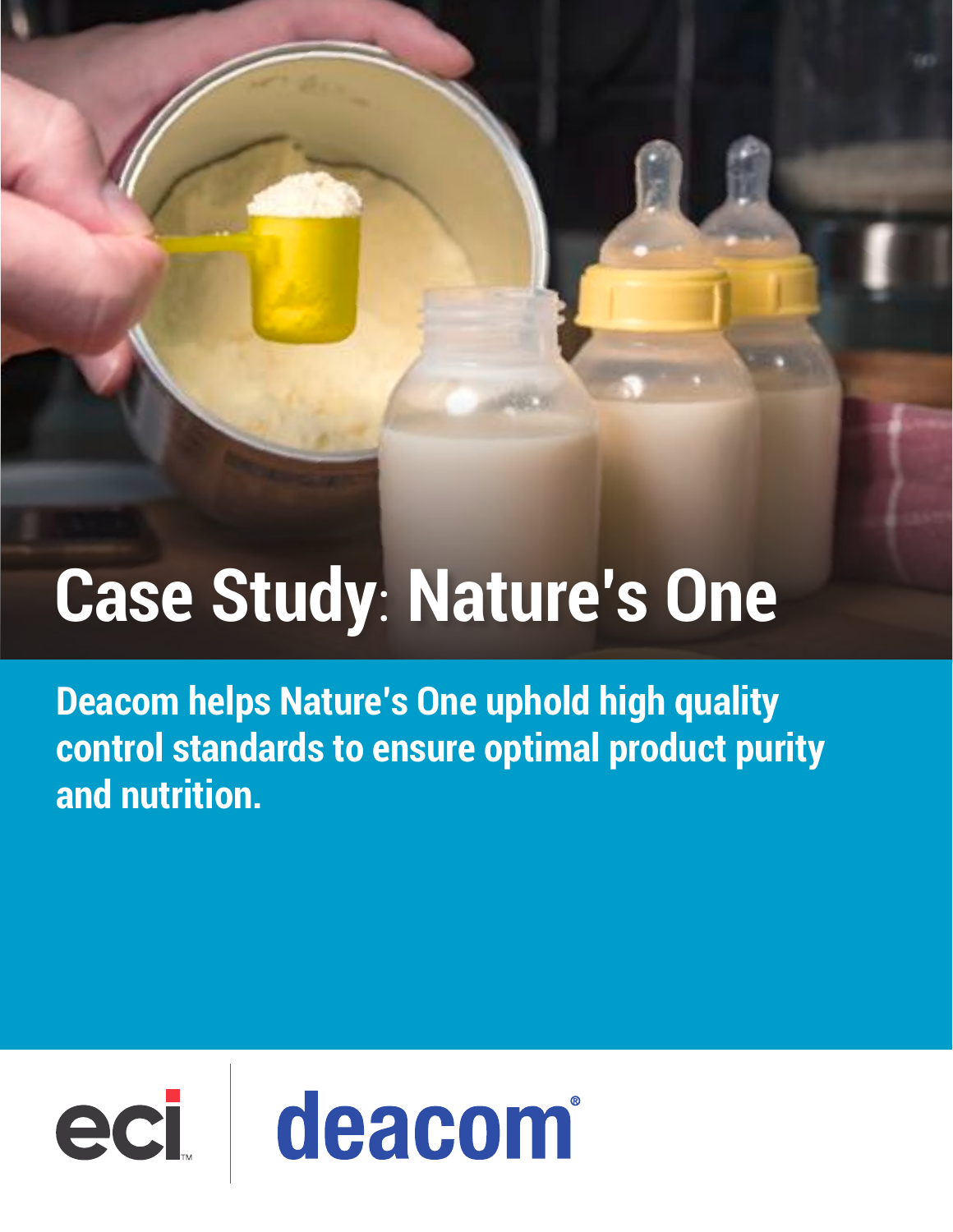### **The Problem**

Few products are regulated as heavily as baby formula, and for good reason. As the frst food that many babies consume, formula needs to meet a high standard for safety. All ingredient and nutritional claims must be verifed, and if there's ever a problem, manufacturers need to be able to track and trace the source of the issue for a quick and efficient resolution.

Nature's One, a leader in organic nutrition for babies, kids and moms, strives to exceed the formula industry's strict regulatory standards by setting a higher standard for purity

and nutrition. In order to continue to uphold this reputation, the company had to move away from the hodgepodge of solutions available to them, including separate programs for accounting and fnance. Nature's One could no longer rely on spreadsheets or disparate fles for inventory, ingredients and purchasing information. They needed a complete solution that eliminated the long paper trail and lack of visibility that its legacy system created. And with a pledge for purity in contents, quality, sourcing and testing, the company wanted a solution that could keep up with its mission and purpose, as well as regulatory requirements, without being bogged down by bolt-on customizations

These were not easy requirements to fulfll, but Nature's One found everything it needed and more in DEACOM ERP.





**INDUSTRY** Food & Beverage



**WEBSITE** www.naturesone.com



**LOCATION** Lewis Center, OH



**CRITICAL BUSINESS ISSUES**

Quality Control, Inventory Management, Centralizing Operations and Data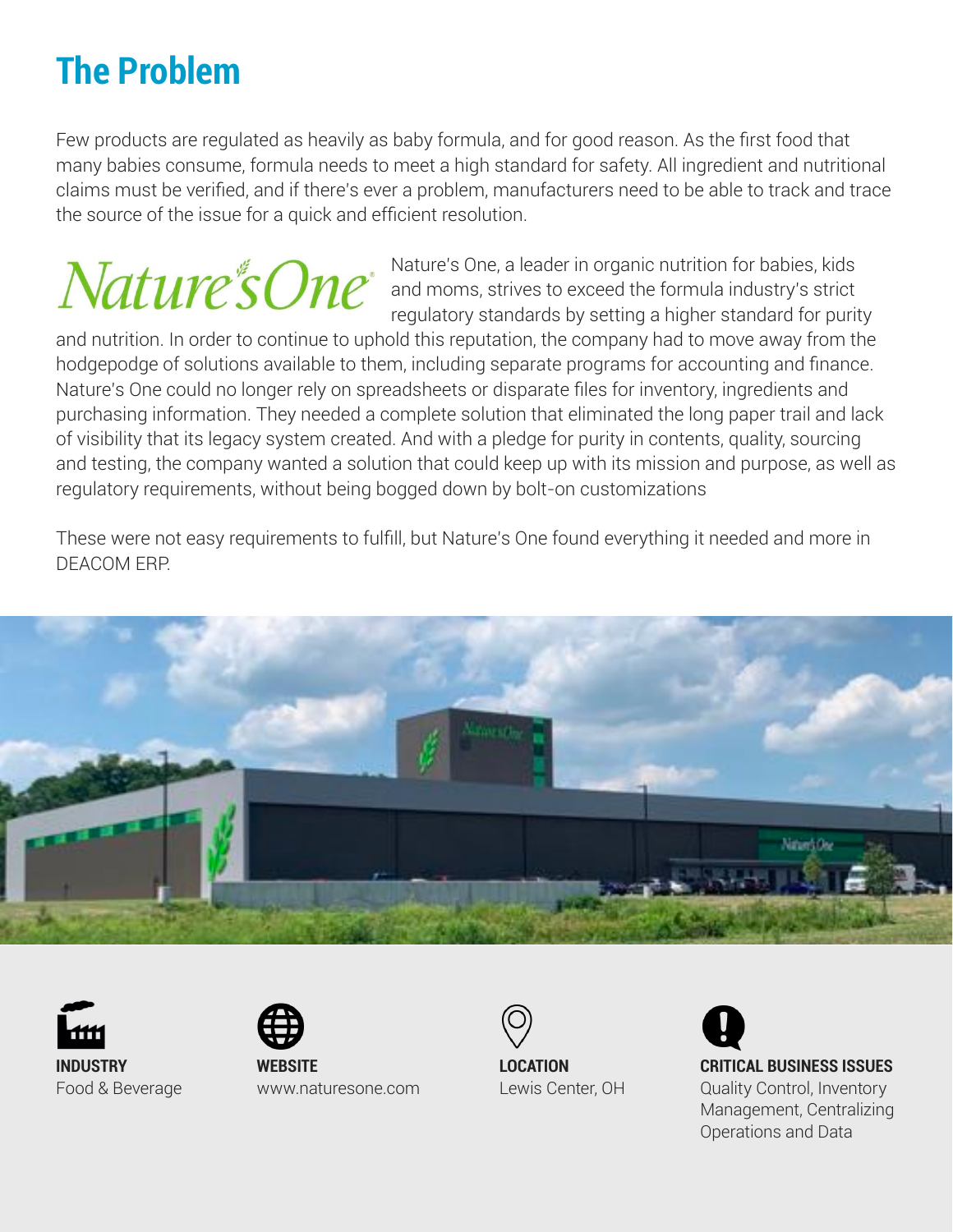#### **The Solution**

Ultimately, Nature's One selected Deacom ERP because it is designed to eliminate the need for boltons without requiring a compromise in systems. Deacom brings all vital information – from supply chain to inventory and everything in between  $-$  into one system. Instead of wasting time manually searching for items that could be anywhere in its facility, Deacom now enables Nature's One to easily track every item received, its source, and where it is being stored. Nature's One began implementation in January 2012 and was fully live just fve months later in May with minimal disruptions to operations during the process.

## 66

We selected Deacom both for speed and simplicity. The implementation process was incredibly quick – Deacom was fully operational within fve months. Best of all, there were no bolt-ons or customizations to hinder our processes.

– J. T. Griffth, CPA Accounting Manager

Deacom helps Nature's One uphold high quality control standards to ensure optimal product purity and nutrition, which includes the confrmation that heavy metals, such as arsenic, cadmium, lead and mercury are not found in its products. While many of these metals are naturally occurring in the environment, Nature's One goes to great lengths to keep them out. The company frequently sanitizes its entire high-tech infant formula facility to ensure quality. Additionally, it is mandatory for each employee to constantly wash hands when moving through designated hygiene junctions and wear specially laundered uniforms and shoes that are kept in the facility and never worn outside.

This is the extra step the company takes to protect the workspace from environmental contaminants that could be inadvertently introduced to the high hygiene environment inside the facility. Nature's One also conducts daily internal quality control tests to ensure the company maintains its highest purity standards in the industry. With the help of Deacom, the manufacturer can efficiently track, pinpoint and isolate the source of any issue so that actions can be taken to rectify the issue before it enters the ingredient stream in production.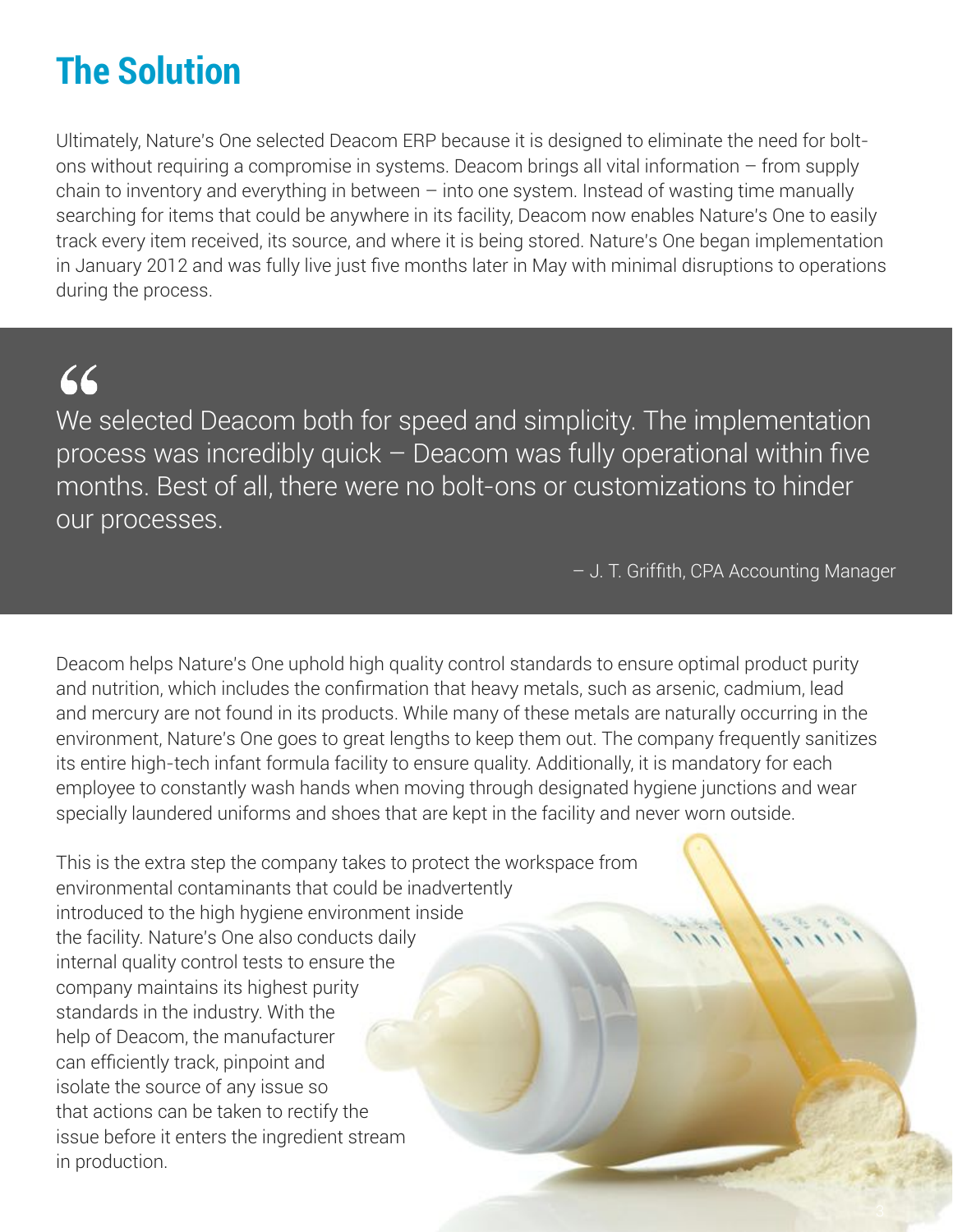In addition, Nature's One uses Deacom to keep track of critical information within its manufacturing lines, which includes the materials used, such as cans, lids, scoops, powders, and labels. Deacom has helped reduce the risk of human errors through the use of scanners throughout the facility, which records complete information for traceability purposes. This also ensures only the intended materials and quantities are used every time. All this information flows back into Deacom in real time, providing Nature's One with quick access to records of every transaction.

Nature's One has benefted from Deacom being developed for the process manufacturing industry and without using bolt-ons or customizations, which are often costly and create compatibility issues. When businesses implement Deacom ERP, they have access to every functionality available by the ERP provider – and whenever new capabilities are released, all Deacom users have access to the new features as well. This was particularly appealing to Nature's One as its industry and regulatory requirements are constantly evolving.

After experiencing a server crash at its facility in 2019, Nature's One made the decision to invest the ERP's Managed Cloud Services (MCS). This server crash brought the business to a complete halt for two days and also lost an entire day's worth of fnancial data due to the timing of the backup schedule. Since implementing MCS, Nature's One is now able to provide a higher level of system reliability and accessibility to users. The company has also been able to eliminate its dependency on a locally installed version of Deacom ERP while still offering users the same level of access to critical information no matter where they are located. Griffith also notes that his company has "less security risks and processes run much faster, thereby providing management with more timely reporting."

The Nature's One team evaluated other cloud services but ultimately decided that using the same vendor for cloud and ERP was the best decision. "It just made sense. Now we only have to contact one team for assistance, which greatly shortens the response time to solve the issue. Since migrating, the service has been very smooth, and we have not experienced any signifcant downtime issues," said Griffth.

66

The baby food industry is heavily regulated by the FDA. Deacom helps us meet those regulations by offering visibility to track and trace ingredients from suppliers to the customer. This capability is where Deacom really helps us meet government regulations for the infant formula and toddler industry.